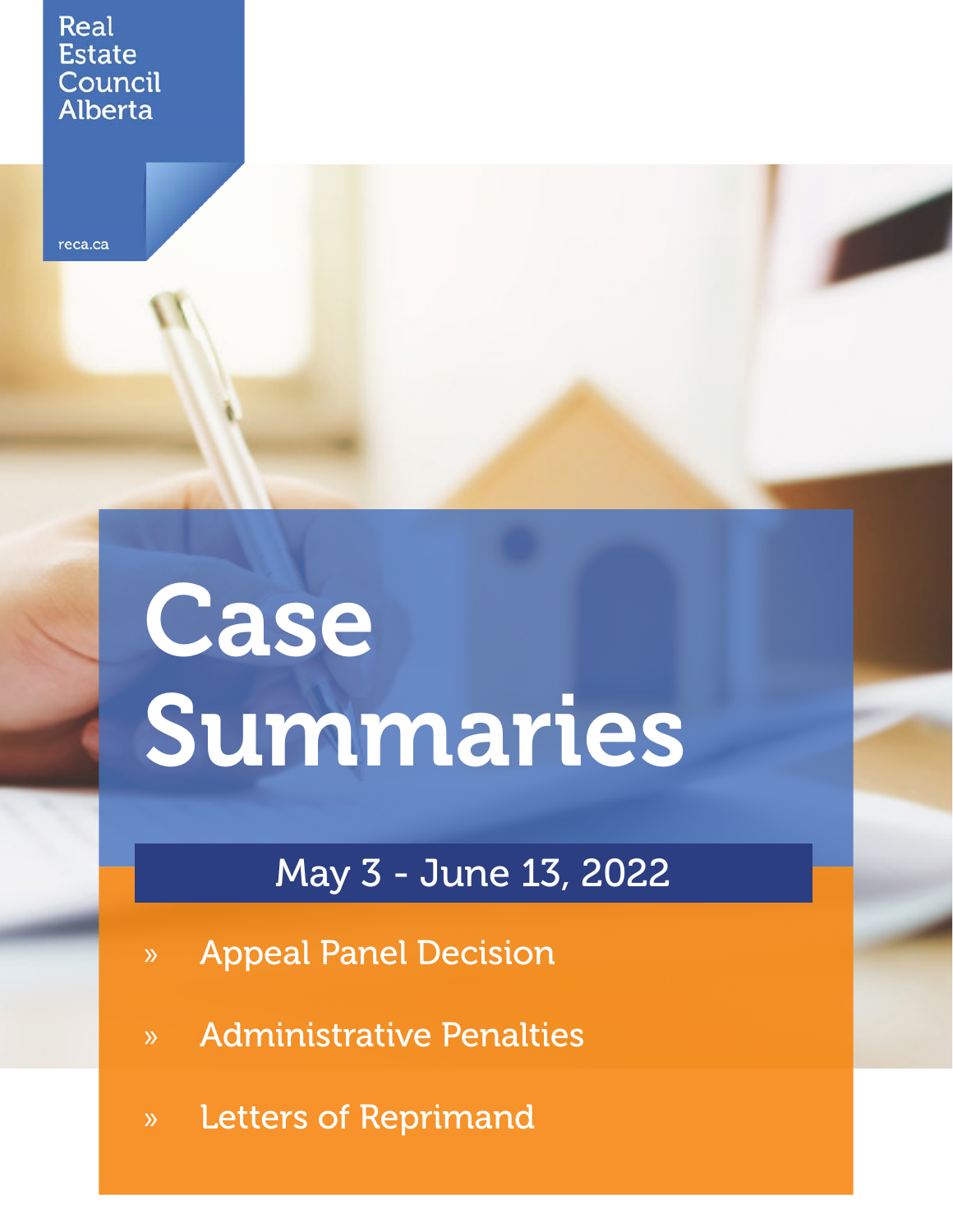# Case Summaries

Welcome to the Case Summaries monthly magazine.

Inside you will find the summaries for all disciplinary decisions occuring at the Real Estate Council of Alberta (RECA) since the previous newsletter, including any suspensions and approved lifetime withdrawals from the industry.

*RECA has reformatted case summaries to be more succinct and reduce duplication when cases deal with the same issues. This includes a new approach to the licensees's name. RECA has also increased focus on the learning opportunities, including issues that may be relevant but not directly related to a case.*

RECA is authorized to carry out conduct proceedings under [Part 3](https://www.reca.ca/about-reca/legislation-standards/real-estate-act/#Section36) of the *Real Estate Act*.

Some of the events mentioned in the decisions included in this issue occurred prior to December 1, 2020. The sanctions as noted, reflect the *Real Estate Act* as it was then applied. Learning opportunities reflect advice for licensees under the *Real Estate Act*, including the amendments that came into force on December 1, 2020.

Questions about disciplinary information RECA publishes and why? Review [RECA's](https://www.reca.ca/complaints-discipline/discipline-publications-guidelines/)  [Publication Guidelines](https://www.reca.ca/complaints-discipline/discipline-publications-guidelines/) online.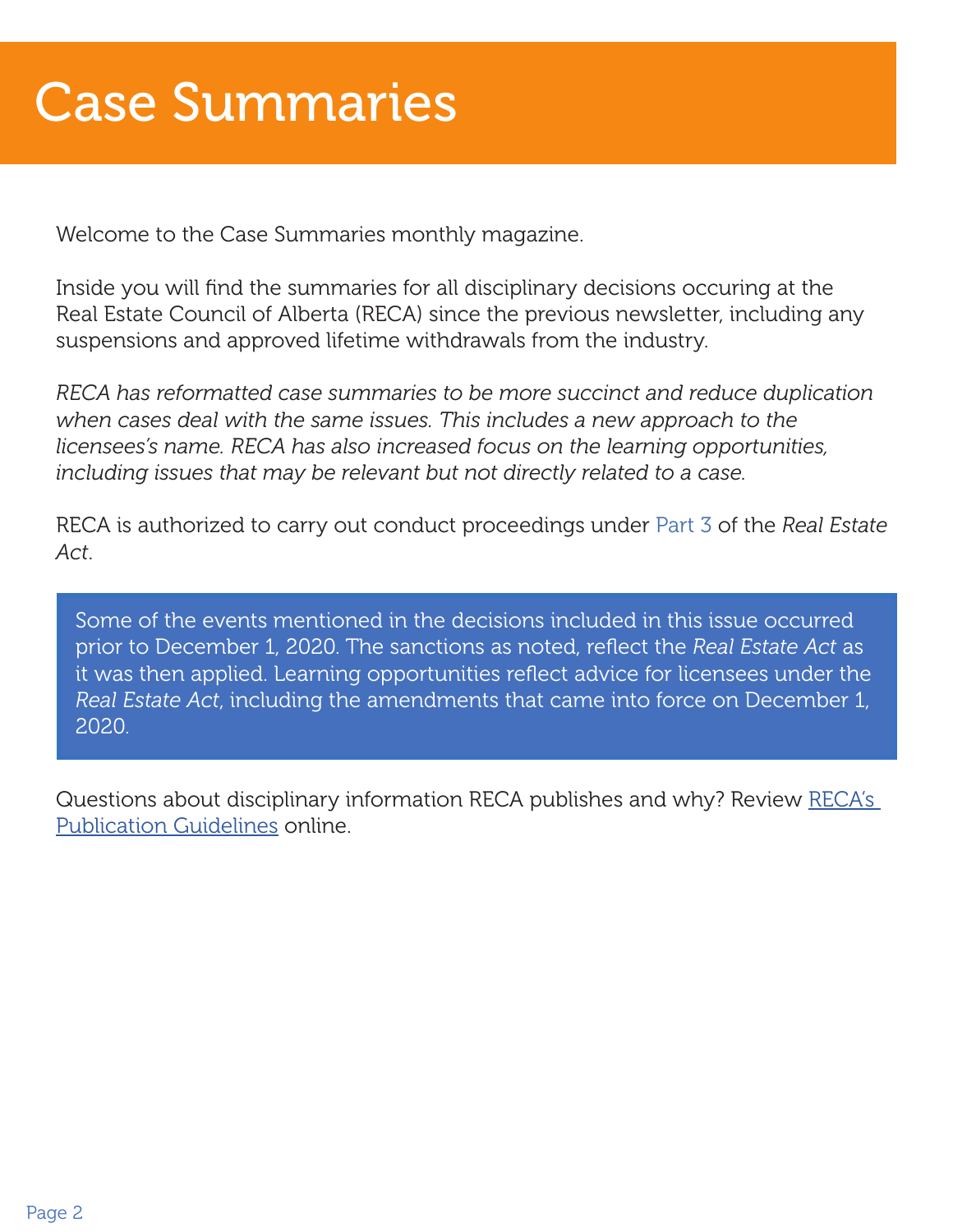# Appeal Panel Decision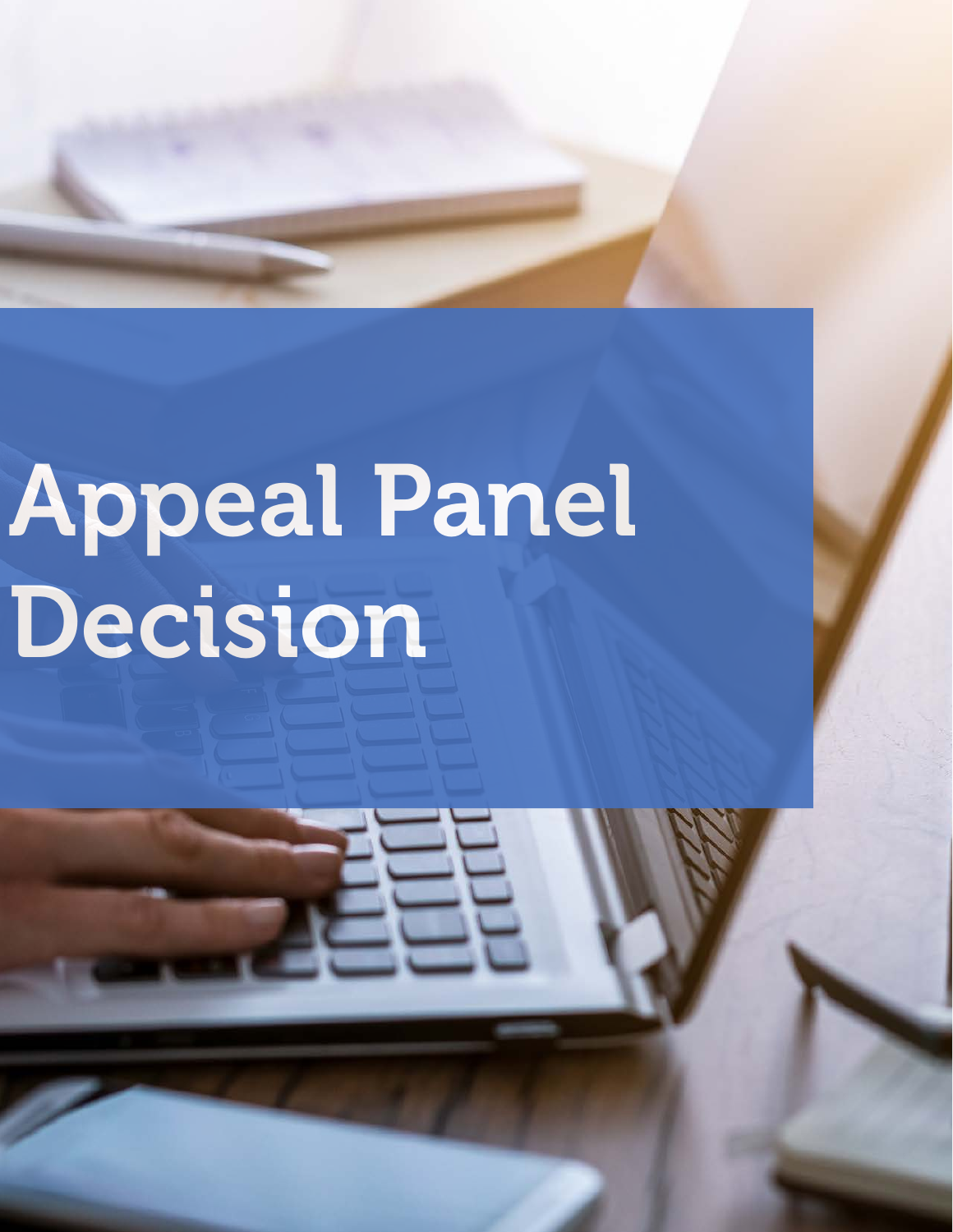#### Issue:

Following a Hearing Panel Decision in 2021, Pethick filed a Notice of Appeal on grounds that:

- a Hearing Panel in 2020, erred by giving no weight to the 25-day suspension served by Pethick in 2016 as part of the breaches substantiated in this case when issuing further sanctions in the form of Administrative Penalties
- the 2020 Hearing Panel did not err in assessing costs at \$6,607.50

#### Facts:

- on September 20, 2016, a Hearing Panel found Pethick breached *Real Estate Act* Rules s.41(b) and 41(d)
- in its November 21, 2016 Decision on Sanction, the Hearing Panel ordered, among other sanctions, that Pethick's real estate license would be suspended for one month for breach of s. 41(d) of the Rules
- on June 1, 2018, an Appeal Panel quashed these Decisions and ordered a *de novo* Hearing Panel on the matter
- in October 2020, the new Hearing Panel found Pethick had breached s.41(b), but not s.41(d) of the Rules
- in the February 25, 2021 Hearing Panel Decision, the 2020 Hearing Panel stated, it "acknowledges that the Industry Member has experienced consequences arising from the unsuccessful allegations in this matter and that is a mitigating factor. At the same time, the suspension related to allegations which were not proven, and this sanction relates to different allegations."
- In the February 25, 2021 Decision, the 2020 Hearing Panel ordered Pethick:
	- pay fines in the amount of \$6,000 for three breaches of s.41(b) of the Rules
	- pay costs in the amount of \$6,607.50 associated with the investigation and hearing
	- successfully complete unit five of the Fundamentals of Real Estate Course on consumer relationships within six months of the Hearing Panel's decision
- the 2020 Hearing Panel's reasons do not disclose a chain of analysis illustrating that they considered the 25-day suspension, under the reasonableness standard
- the 2020 Hearing Panel followed a rational chain of analysis in determining the amount of costs it imposed

#### Outcome:

On April 27, 2022 the Appeal Panel ordered:

- Fines related to the original Administrative Penalties to be withdrawn
- costs in the amount of \$6,607.50 paid to RECA
- Pethick successfully complete unit five of the Fundamentals of Real Estate Course on consumer relationships within six months of this Decision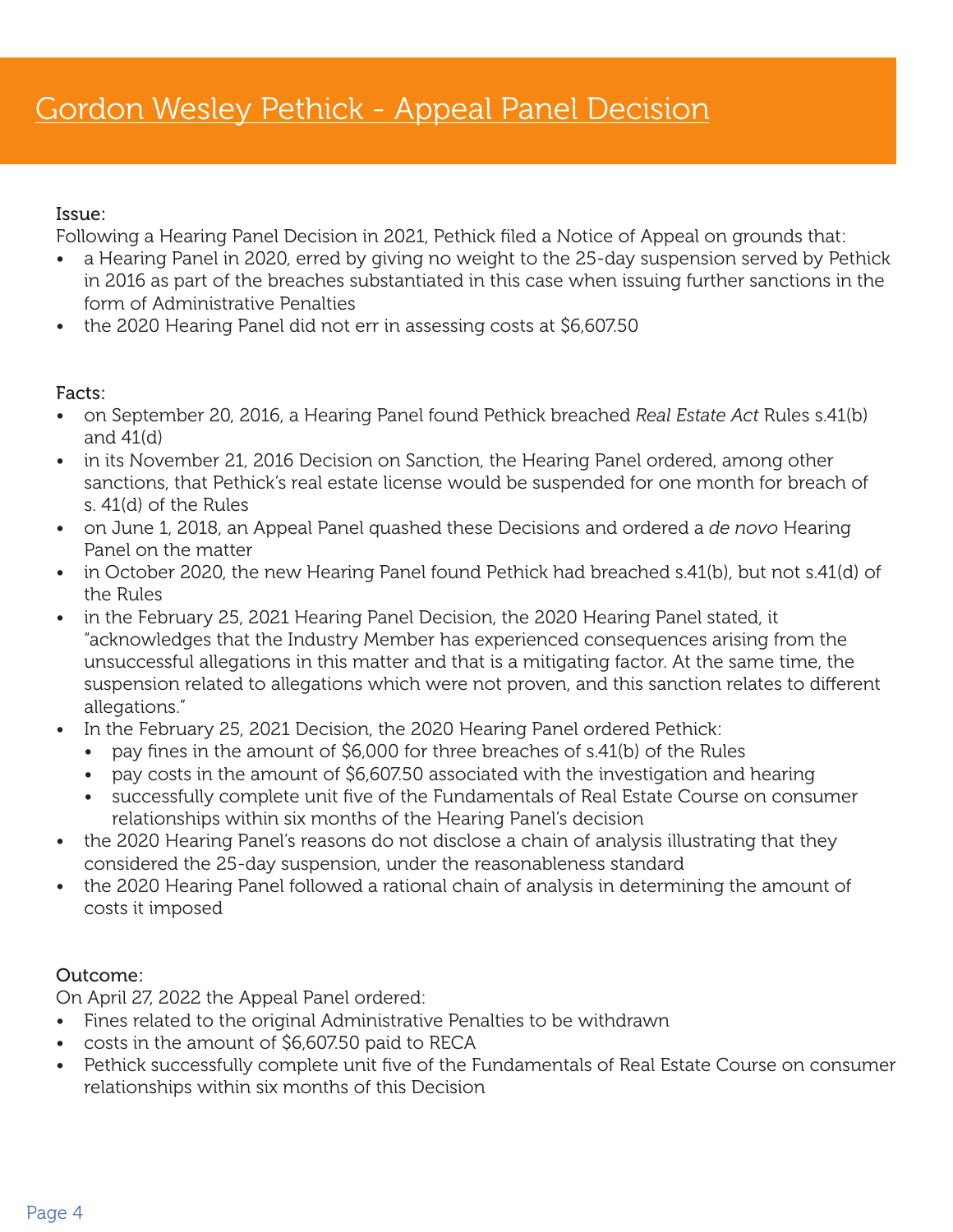

# Administrative Penalties

 $\frac{1}{\cdot}$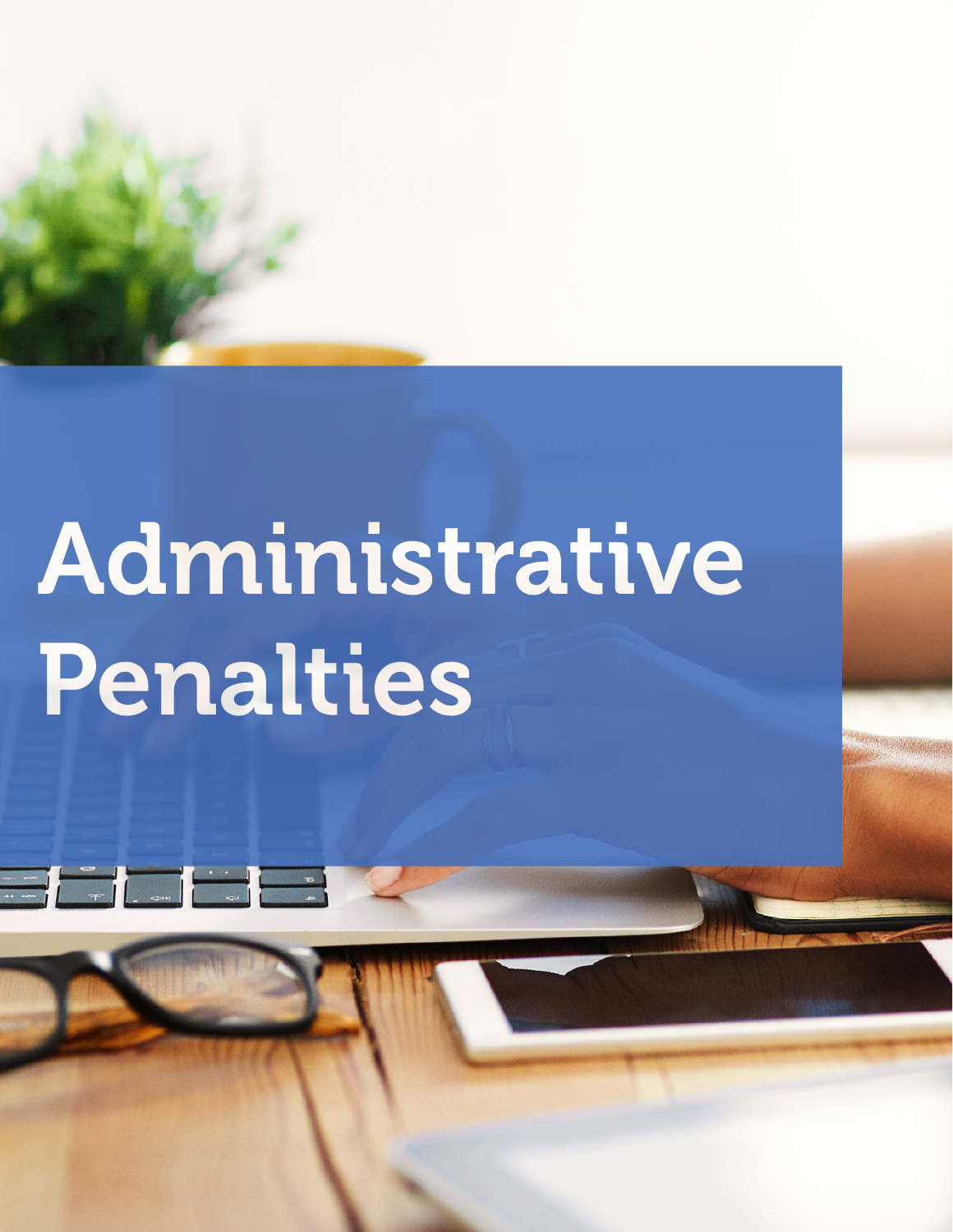#### *Real Estate Act* s.41(d) Licensees must fulfill their fiduciary obligations to their clients.

#### [Stephanie Yuen-shan Fan,](https://www.reca.ca/wp-content/uploads/2022/05/Stephanie-Fan-AP041.pdf)

Real estate associate registered with Grand Realty & Management Ltd. o/a Grand Realty

- on February 6, 2021, Fan drafted an offer to purchase a property for their buyer clients
- the offer to purchase included an inspection condition and a term stipulating a hold back if damages were found
- following the initial inspection, Fan's client requested a secondary inspection of further items of the property, such as the roof
- Fan advised their clients they rely on the term in the purchase contract that allowed for a holdback if damages were found in a subsequent inspection
- Fan's client waived their inspection
- Fan failed to explain the risks of waiving the inspection condition before the follow-up inspects were complete
- Fan failed to explain the potential challenges of dealing with any damages found through a hold back
- the second inspection revealed significant issues with the property
- the term included in the offer to purchase lacked clarity, causing Fan's clients to make concessions they likely wouldn't have had to make had the term been drafted properly to protect their interests
- \$1,500

#### Learning Opportunity

Licensees must fulfill their fiduciary obligations to their clients. In this case, the licensee failed to fulfill their fiduciary obligation to properly advise their clients and protect their interests, forcing their clients to make concessions in order to close on the property.

[Competent Service](https://www.reca.ca/wp-content/uploads/PDF/Competent-Service.pdf)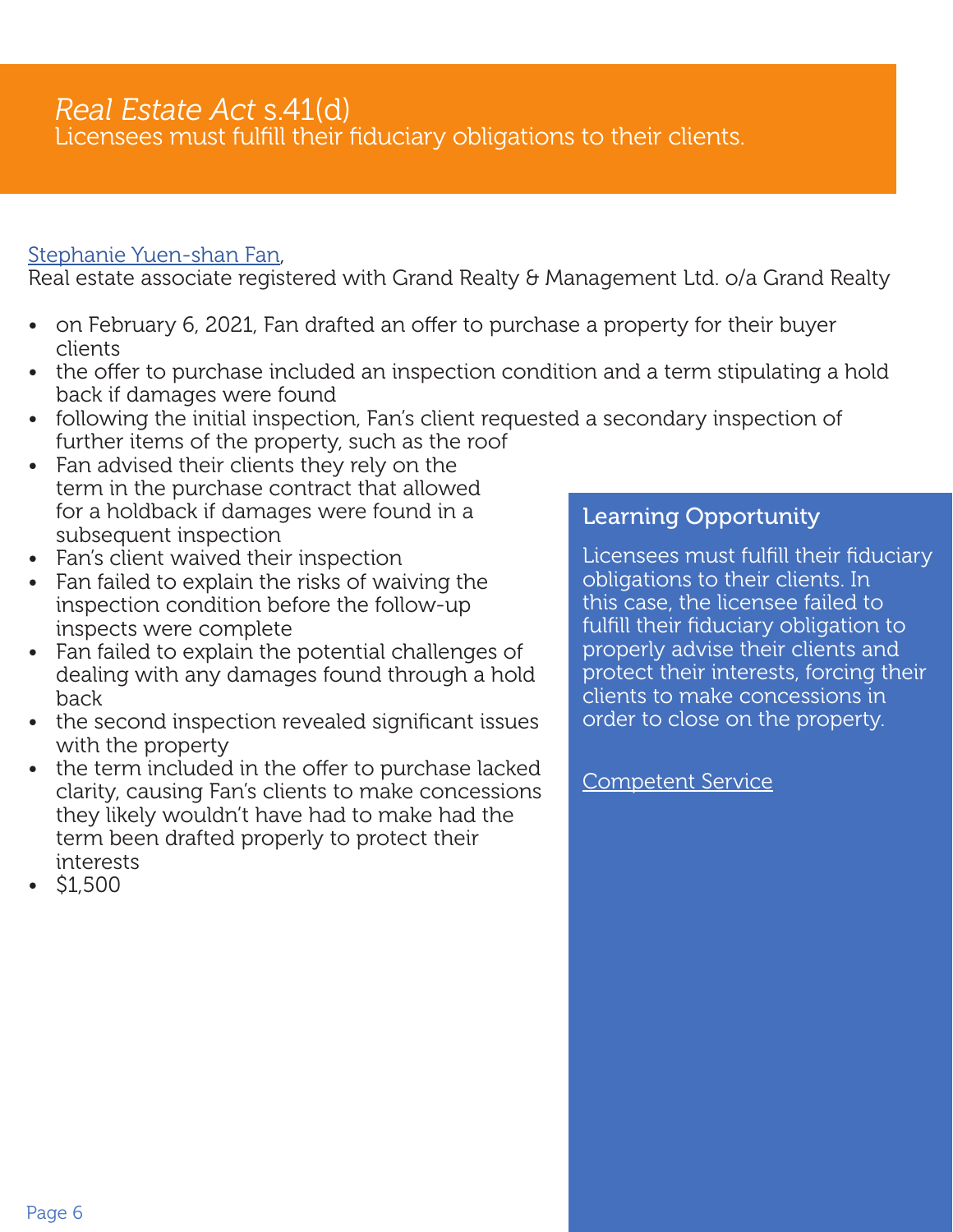#### Page 7

### *Real Estate Act* Rules s.54(1)(d)

A real estate licensee must not directly or indirectly advertise, communicate, or offer an incentive except for that which is provided by their brokerage.

#### [Mohammad Mussa Khan](https://www.reca.ca/wp-content/uploads/2022/05/Mohammad-Khan-AP049.pdf),

Real estate associate registered with Urban Real Estate Services Ltd. o/a Urban-Realty.ca

- Khan agreed to pay out of their commission for new appliances for a property bought by potential buyer clients
- this agreement constituted an incentive
- this incentive was not authorized by Khan's brokerage
- on May 9, 2021, Khan entered into a written service agreement with the client
- in June of 2021, Khan sent a \$2,000 etransfer from their account to the client after a property had been purchased
- \$1,500

#### Learning Opportunity

Only a brokerage can advertise incentives to the public. Licensees must not directly or indirectly, advertise, communicate, or offer to any person their own incentive with the sole purpose to attract business.

An incentive is anything a brokerage advertises, communicates, or offers to the public to attract business. Examples of incentives include travel miles, gifts, contests, gift certificates, games of chance or anything else of value. A brokerage incentive must be available to all clients or potential clients of a brokerage.

**[Incentives](https://www.reca.ca/wp-content/uploads/PDF/Incentives.pdf)**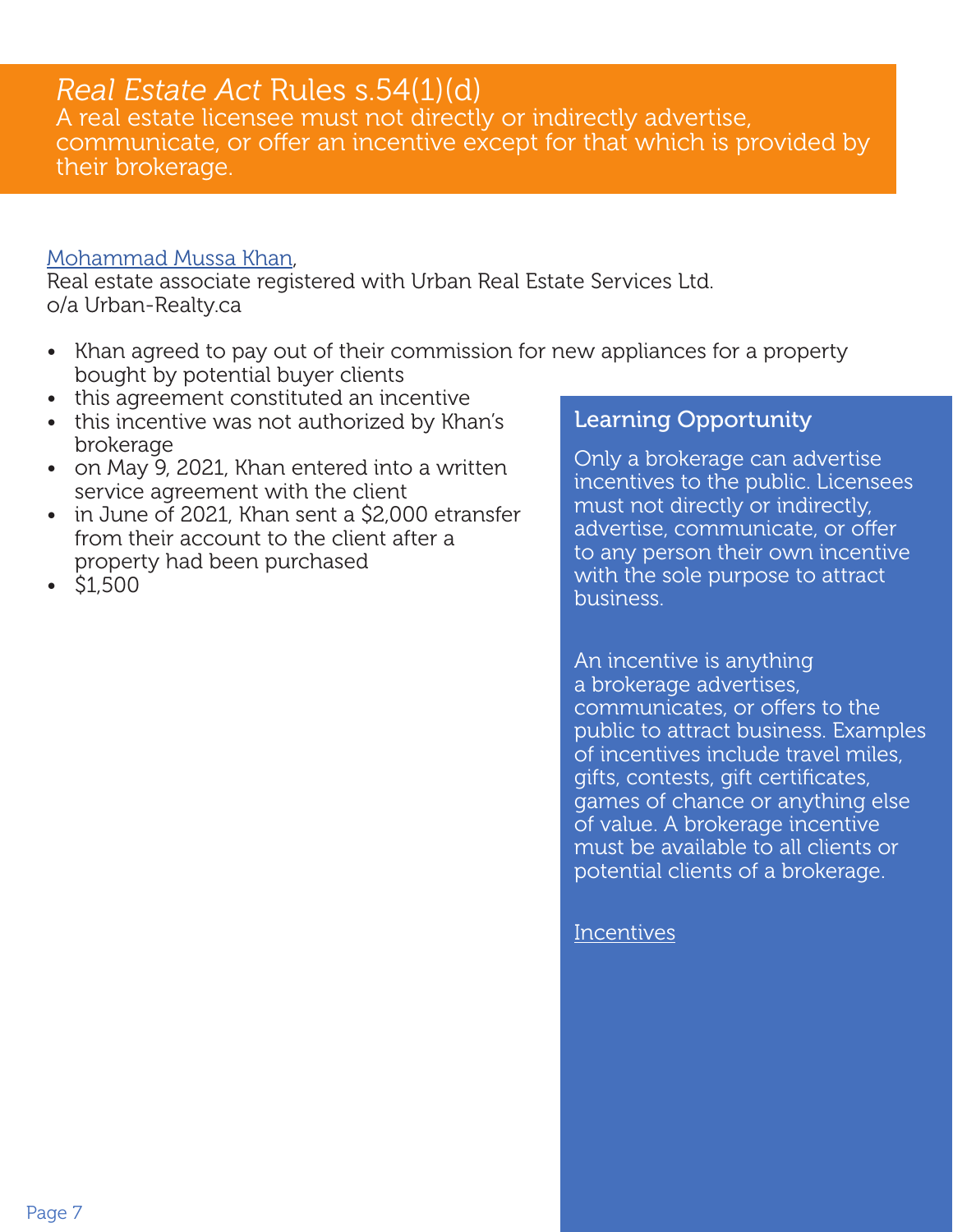### *Real Estate Act* Rules s.46(2)

A real estate licensee must not delegate, assign, request, direct, or in any way allow an unlicensed or unregistered assistant to perform tasks that require a licence.

#### [Mohammad Mussa Khan](https://www.reca.ca/wp-content/uploads/2022/05/Mohammad-Khan-AP050.pdf),

Real estate associate registered with Urban Real Estate Services Ltd. o/a Urban-Realty.ca

- in February 2021, Khan's father contacted a potential client and claimed that they and Khan could represent the client in a real estate transaction
- from February to March 2021, Khan's father collected confidential information from the client, provided advice on properties and transactions, arranged showings of listed properties, and obtained instructions from the clients about specific transactions
- Khan's father was not licensed during the time they performed these tasks
- these tasks required a licence and could only be performed by a licensee
- \$1,500

#### Learning Opportunity

A real estate licensee must not delegate, assign, request, direct, or in any way allow an unlicensed or unregistered assistant to perform tasks that require a license. In this case, the licensee allowed a relative to perform activities that required a licence by RECA. Licensees are responsible for allowing any individual performing tasks on their behalf to be properly licensed and if they are not, they should never assign tasks that require a licence.

[Assistants – Real Estate Brokerage](https://www.reca.ca/wp-content/uploads/PDF/Assistants-Real-Estate-Brokerage.pdf)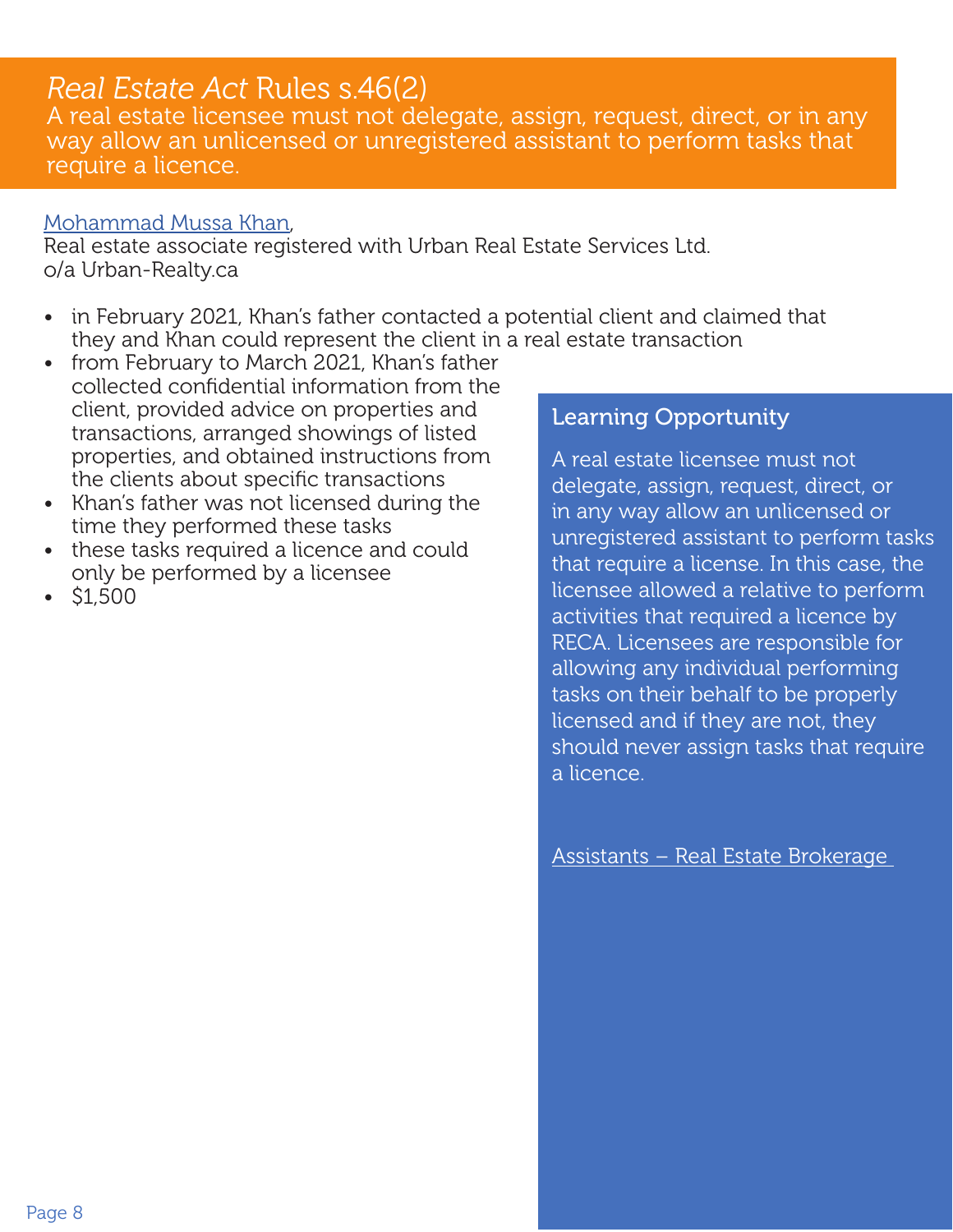### *Real Estate Act* s.43(1)

A real estate licensee who establishes a client relationship related to trading in real estate must enter into a written service agreement with that prospective client.

#### [Mohammad Mussa Khan](https://www.reca.ca/wp-content/uploads/2022/05/Mohammad-Khan-AP051.pdf),

Real estate associate registered with Urban Real Estate Services Ltd. o/a Urban-Realty.ca

- in a February 2021 meeting, Khan agreed to represent a buyer client
- between February and March 2021, Khan collected confidential information about the client and their real estate needs and showed the client multiple properties
- May 9, 2021, Khan entered into a written service agreement with the client
- \$1,000

#### Learning Opportunity

A written service agreement outlines the roles and responsibilities of the parties, clarifies the expectations of each party, and helps to ensure the client understands their relationship with the licensee. Clarity of roles, responsibilities, and expectations is essential to consumer trust and confidence. The service agreement must be discussed and presented to a prospective client prior to acting on their behalf in a real estate transaction. In this case, the licensee failed to have the client sign a written service agreement until months after working with the client.

[Written Service Agreements](https://www.reca.ca/licensees-learners/industry-101/working-with-consumers/written-service-agreements/)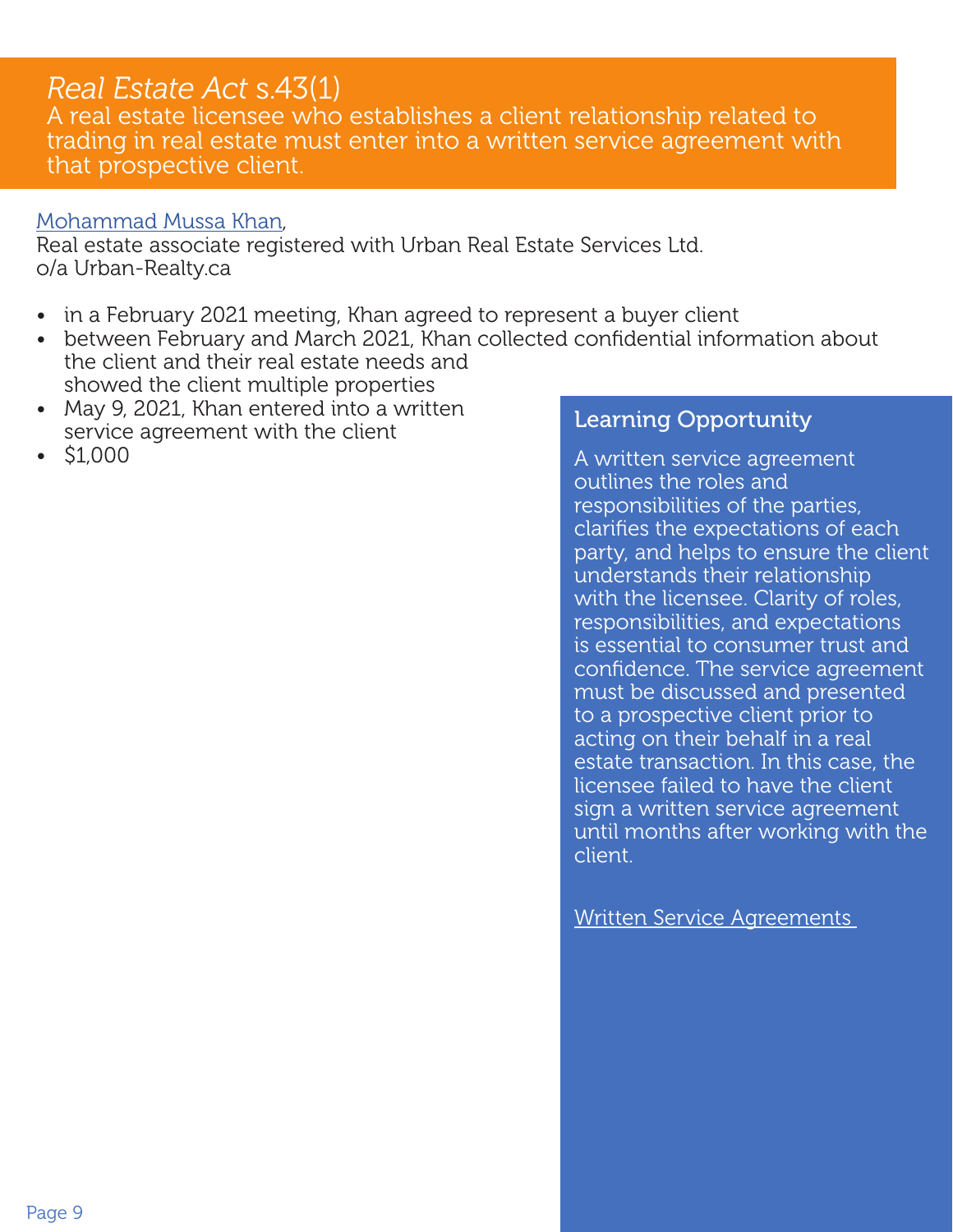#### *Real Estate Act* s.41(b) Licensees must provide competent service.

#### [Marilyn Ann Thiessen](https://www.reca.ca/wp-content/uploads/2022/05/Marilyn-Ann-Thiessen-AP042.pdf),

Real estate associate registered with Valley Realty Ltd. o/a Royal Lepage Valley Realty

- Thiessen's clients were interested in purchasing a property
- the property advertisement included the statement, "some of the extras are a 6 person hot tub with a gazebo"
- Thiessen's clients believed this meant the hot tub and gazebo were included in the purchase price
- on October 3, 2021, Thiessen drafted a Residential Purchase Contract for their buyer clients for the property
- Thiessen discussed with their clients some of the chattels they wanted included in their offer
- Thiessen failed to seek the client's instructions on whether they wanted to include the hot tub or gazebo in the offer
- Thiessen's clients indicated they wanted the couch set included in the purchase
- Thiessen wrote the word "couch" as part of the unattached goods in the offer
- on the possession day, the hot tub, gazebo, and full couch set were not at the property as the buyer expected
- \$1,500

#### Learning Opportunity

A licensee must make sure that everything their client wants included in a purchase contract is included in the contract. A licensee must review the terms of any contract carefully with the client, including standard clauses, so there is no misunderstanding. In this case, the licensee failed to ensure that all of the client's intentions regarding unattached goods were clearly noted in the offer to purchase, leading to the clients not receiving everything they wanted included with their purchase of the property.

[Competent Service](https://www.reca.ca/wp-content/uploads/PDF/Competent-Service.pdf)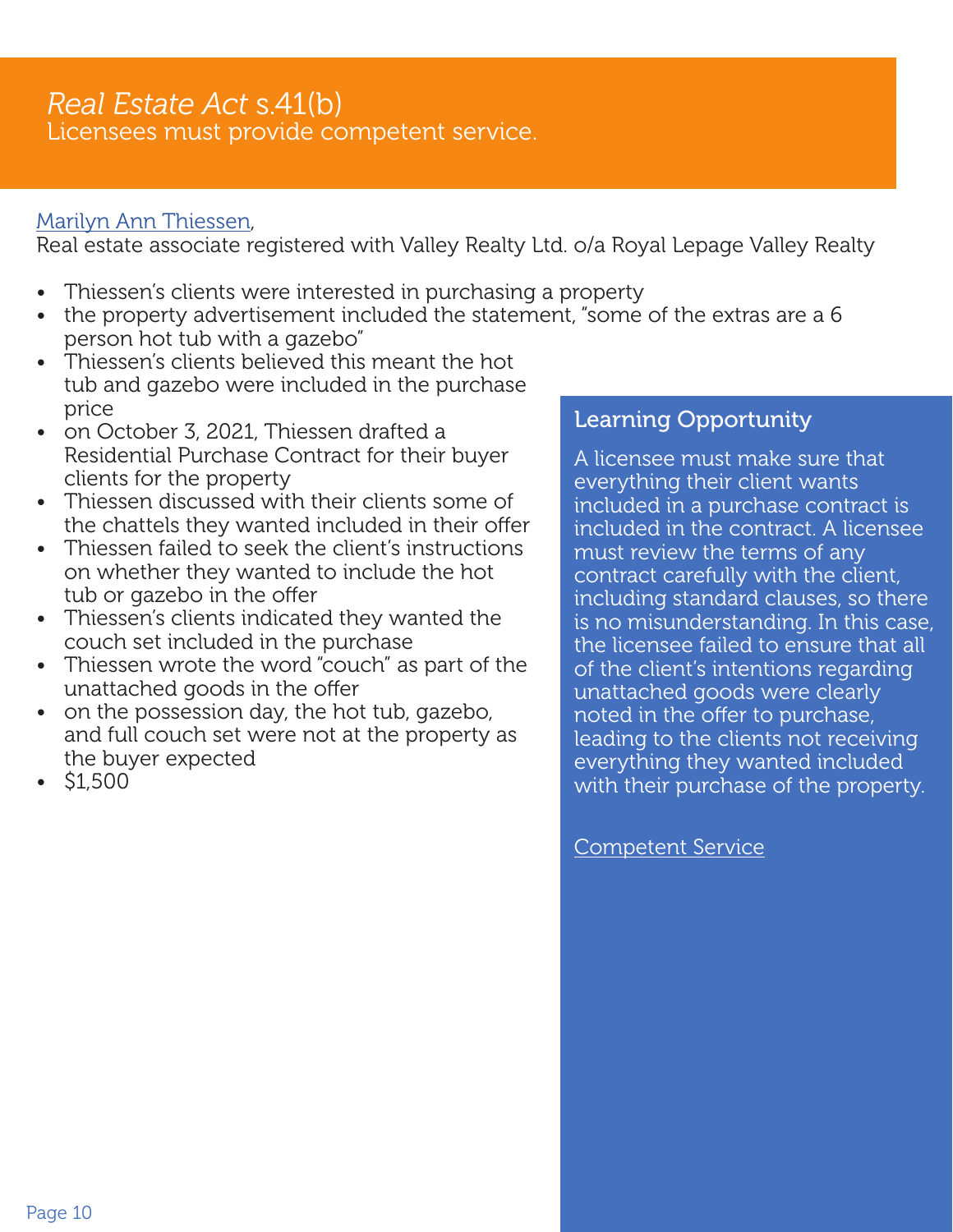

# Letters of Reprimand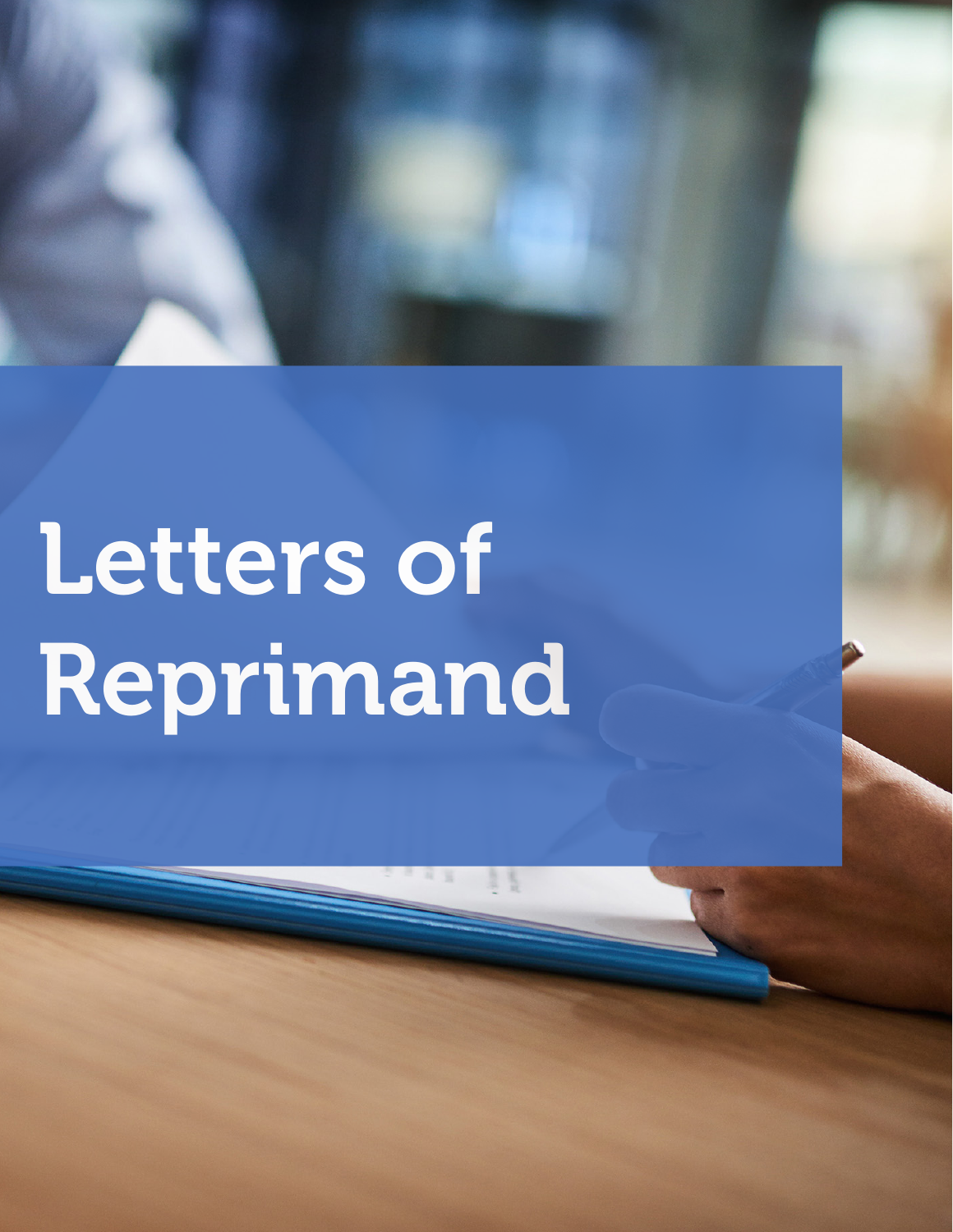### *Real Estate Act* Rules s.41(h)

Licensees must cooperate fully with, and provide any information requested to, any representative of the Council carrying out their duties under the Act.

#### [Nicholas Fedchyshyn,](https://www.reca.ca/wp-content/uploads/2022/05/Nicholas-Fedchyshyn-LoR039.pdf)

Real estate associate registered with 2103562 Alberta Ltd. o/a 2% Realty Edge AB

- between August and November 2021, RECA Investigations made multiple requests to Fedchyshyn for information
- Fedchyshyn failed to respond
- on February 22, 2022, RECA Investigations issued Fedchyshyn a demand letter for information with a response date of March 15, 2022
- on March 15, 2022, Fedchyshyn provided a partial response
- from March 16, 2022 to March 22, 2022, RECA made multiple attempts to contact Fedchyshyn to schedule an interview, in which multiple dates and times were provided as well as an option for Fedchyshyn to provide alternative dates and times if none of the suggested appointment times worked for them
- on March 23, 2022, Fedchyshyn responded that they were not available at the times requested
- RECA contacted Fedchyshyn again with a request for dates they were available
- Fedchyshyn responded and an interview date was scheduled
- on March 28, 2022, information requested was received

#### Learning Opportunity

Licensees in Alberta have the privilege of self-regulation. An important aspect of self-regulation is the cooperation of licensees with RECA. Licensees are required under the *Real Estate Act* to cooperate with an investigation. Cooperation means providing truthful and complete responses in a timely and constructive manner. In this case, the licensee failed to cooperate and respond to an investigator regarding an open investigation. Fully cooperating means providing the information requested with the required timelines.

[Guide to Investigations for](https://www.reca.ca/wp-content/uploads/2020/12/Guide-Investigations-For-Licensees-Nov-2020.pdf)  [Licensees](https://www.reca.ca/wp-content/uploads/2020/12/Guide-Investigations-For-Licensees-Nov-2020.pdf)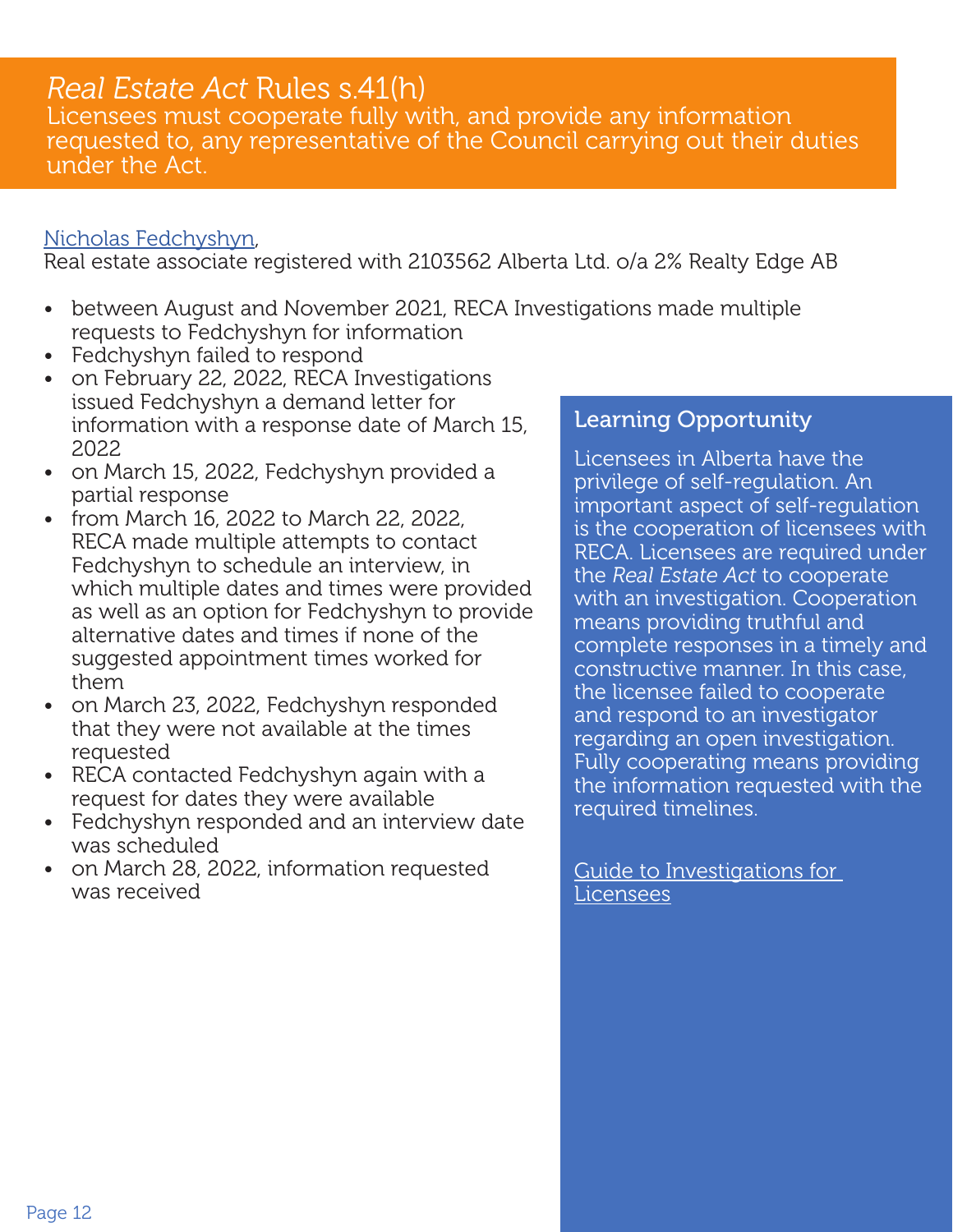# *Real Estate Act* Rules s.41(d)

Licensees must fulfill their fiduciary obligations to their clients.

#### [Nicholas Fedchyshyn,](https://www.reca.ca/wp-content/uploads/2022/05/Nicholas-Fedchyshyn-LoR040.pdf)

Real estate associate registered with 2103562 Alberta Ltd. o/a 2% Realty Edge AB

- in June 2021, Fedchyshyn's clients signed an Exclusive Seller Representation Agreement for the sale of their property
- Fedchyshyn's clients advised them there was a caveat on their property
- Fedchyshyn had a fiduciary obligation to review the property title carefully before listing the property, including all registered interests, discuss any potential concerns and whether their clients should seek legal advice
- Fedchyshyn's brokerage policy required Fedchyshyn to submit a current copy of title to the brokerage as soon as a listing was finalized
- on July 6, 2021, Fedchyshyn's clients accepted the terms and conditions of the Residential Purchase Contract for the property
- on July 13, 2021, Fedchyshyn's brokerage requested Fedchyshyn upload the current title for the Property
- on July 20, 2021, Fedchyshyn obtained the Land Title Certificate for the property, which identified an Encroachment Agreement with the City of Edmonton
- Fedchyshyn provided a copy of the Title to their brokerage on July 27, 2021
- a few days before the property sale closed, Fedchyshyn's clients stated their lawyer advised them they would require a land title survey and a review of the Encroachment Agreement that may cause delays to the closing
- Fedchyshyn had not reviewed the Encroachment Agreement
- the transaction closed on time
- Fedchyshyn acknowledged they did not follow brokerage policy and that they should have obtained Title earlier, reviewed the Encroachment Agreement, and noted it on the listing

#### Learning Opportunity

As part of a licensee's due diligence, a review of property title should always be completed. Failure to review title poses risks to the brokerage—if the names on title are not the same as the sellers—and to licensees' clients, as there is information on title that may affect the sale or purchase of the property. In this case, the licensee failed to obtain title on a property and review the Encroachment Agreement in a timely manner.

Property Ownership and Title Search [Due Diligence Checklist](https://www.reca.ca/wp-content/uploads/2018/07/INDUSTRY-TOOLS-Property-Ownership-and-Title-Search-Due-Diligence-Checklist-When-Representing-SellersLandlords-1.pdf)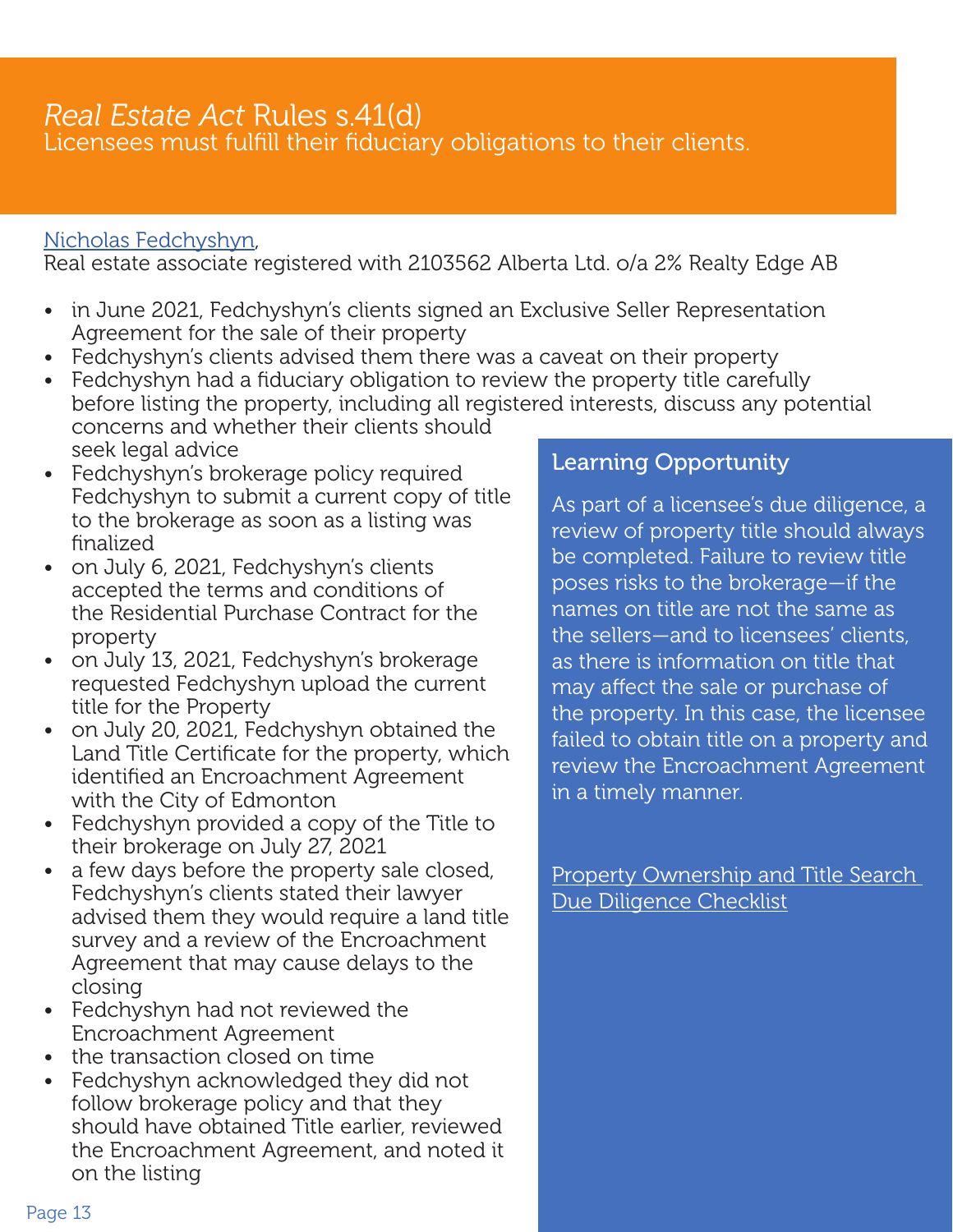#### *Real Estate Act* Rules s53(c)

A real estate licensee must provide to their broker in a timely manner all original documentation and copies of original documents provided to parties in relation to a trade in real estate.

#### [Andrew Vu,](https://www.reca.ca/wp-content/uploads/2022/05/Andrew-Vu-LoR048.pdf)

Real estate associate registered at the time of conduct with Greater Calgary Real Estate Services Inc. o/a greater Calgary Real Est.; Currently registered to EXP Realty of Canada o/a EXP Realty

- on February 3, 2022, Vu completed two Offers to Purchase for two properties on behalf of a seller client
- these offers were not accepted
- Vu's brokerage had a policy that associates must retain copies of any failed transactions and must be made readily available to the broker once requested
- Vu's broker requested copies of these offers
- Vu failed to provide these offers to the broker when they were requested

#### Learning Opportunity

All licensees must comply with legislation, including all legislation that enables a broker to carry out the activities specific to the broker or the broker delegate, such as the administration of trust funds. This is the reason real estate licensees must respond promptly to their brokerage and deliver all documentation regarding trades and potential trades. In this case, the licensee failed to provide documentation related to failed offers to purchase.

[Responsibilities and Prohibition —](https://www.reca.ca/wp-content/uploads/PDF/Responsibilities-Prohibitions-Real-Estate-Brokerage.pdf)  [Real Estate Associate Brokers and](https://www.reca.ca/wp-content/uploads/PDF/Responsibilities-Prohibitions-Real-Estate-Brokerage.pdf)  **[Associates](https://www.reca.ca/wp-content/uploads/PDF/Responsibilities-Prohibitions-Real-Estate-Brokerage.pdf)**